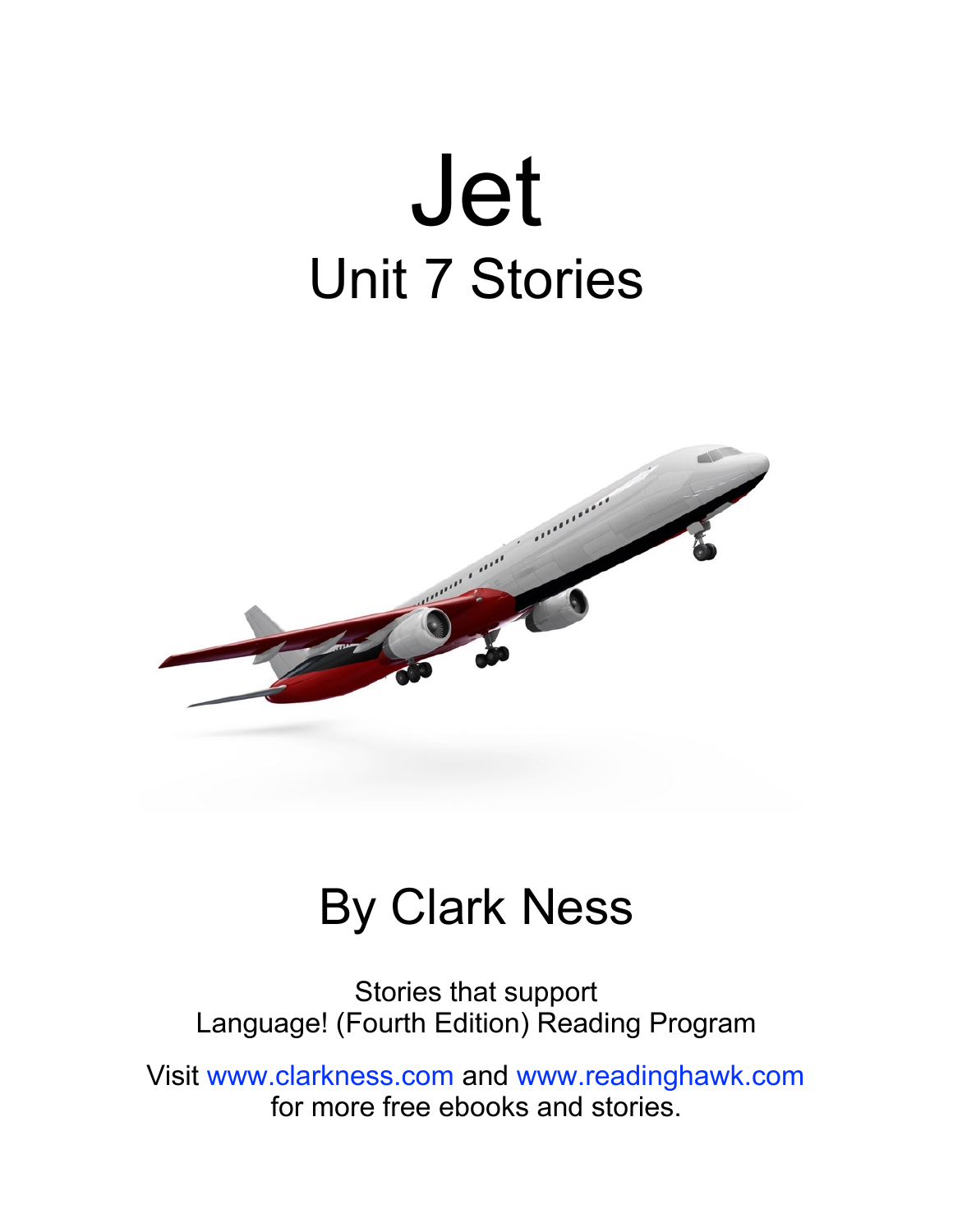### Jet



# This is a jet. It is a big jet. I went on this jet. I am glad that I went on this jet.

Story Level - Unit 7 23 words in text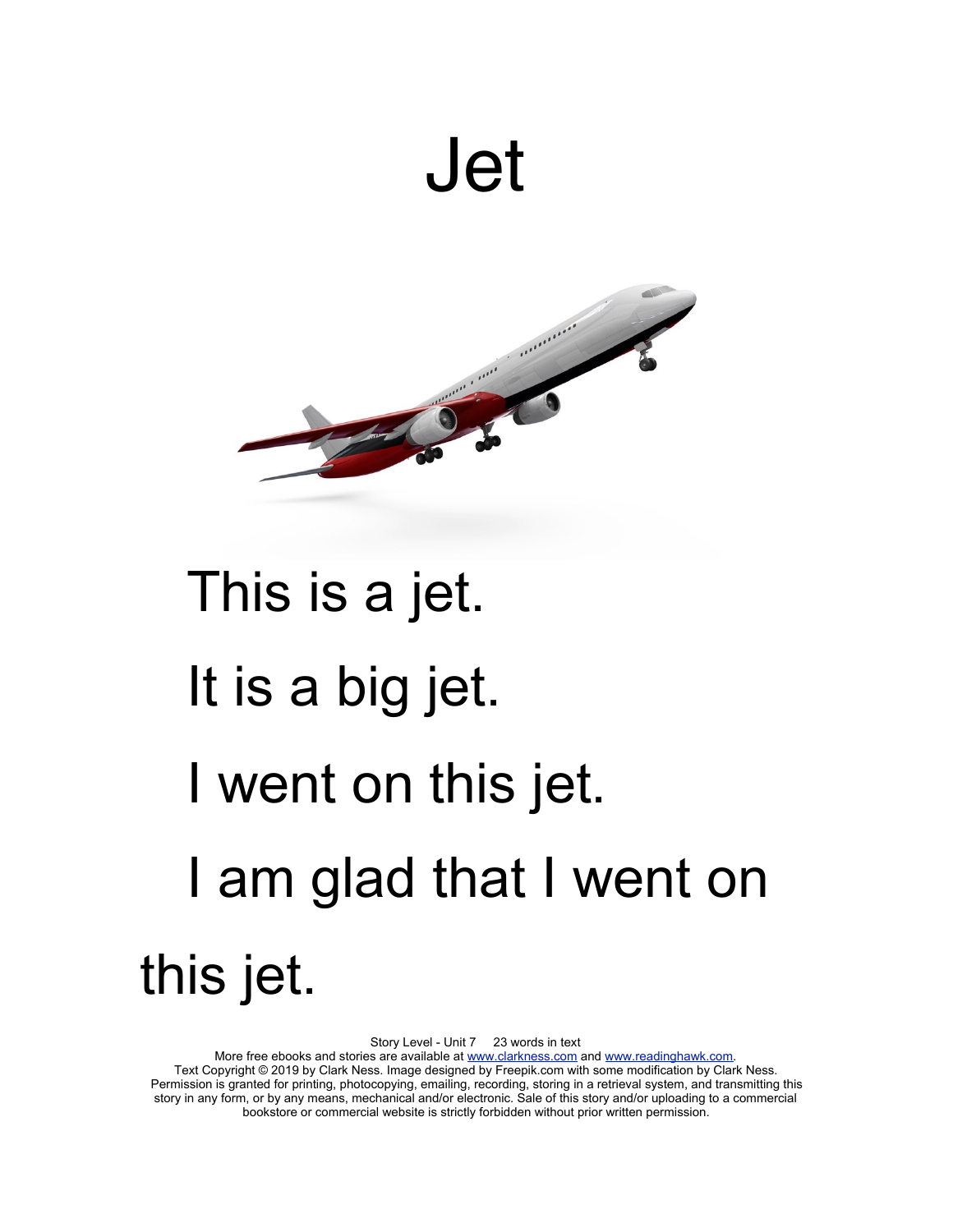



### This is Bell.

#### Bell was sad.

# "I was sad," said Bell.

#### "I wept," she said.

### Bell was sad and wept.

Story Level - Unit 7 20 words in text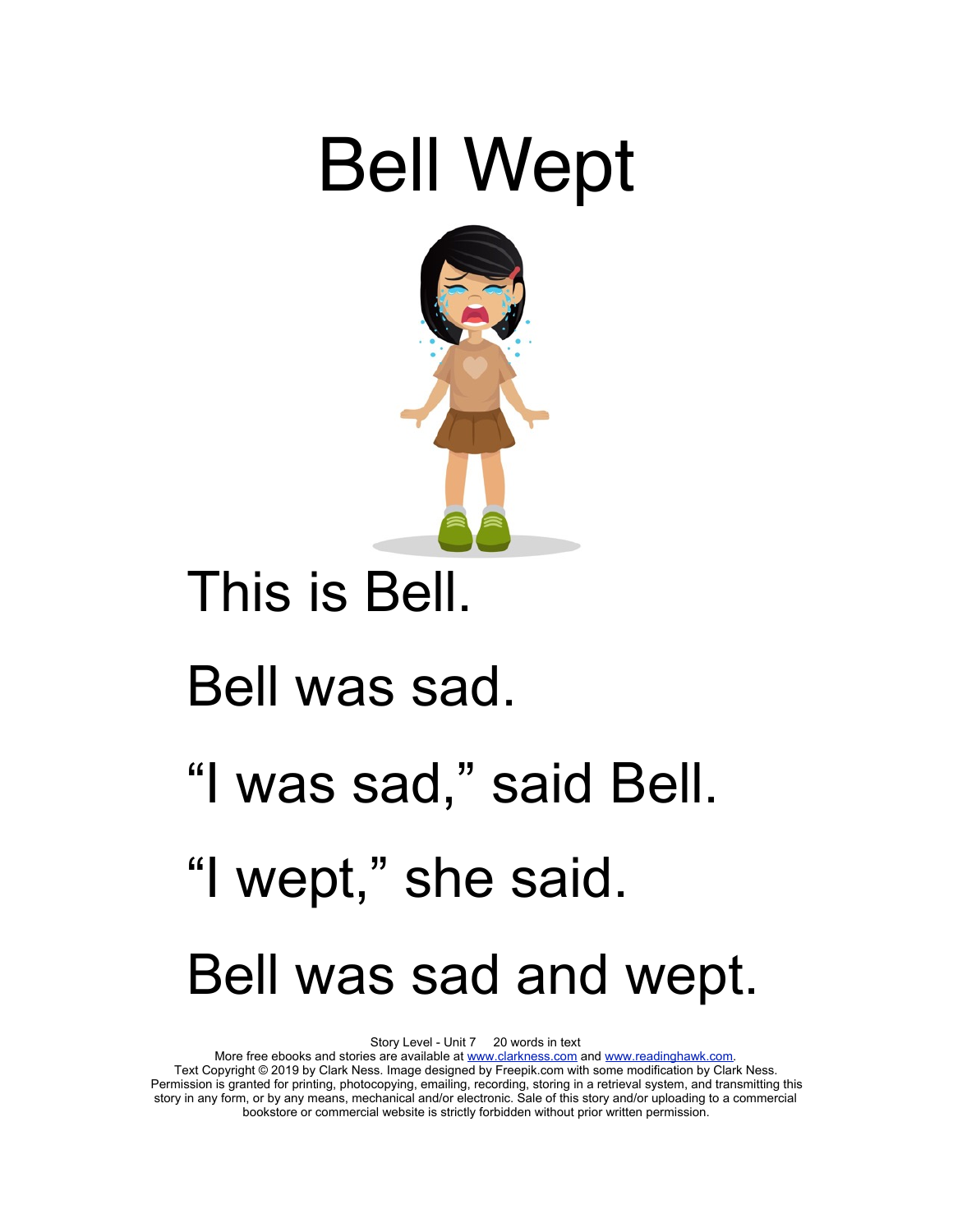### A Red Belt



# This is a belt. It is red. It is a red belt. I have a red belt. Do you have a red belt?

Story Level - Unit 7 23 words in text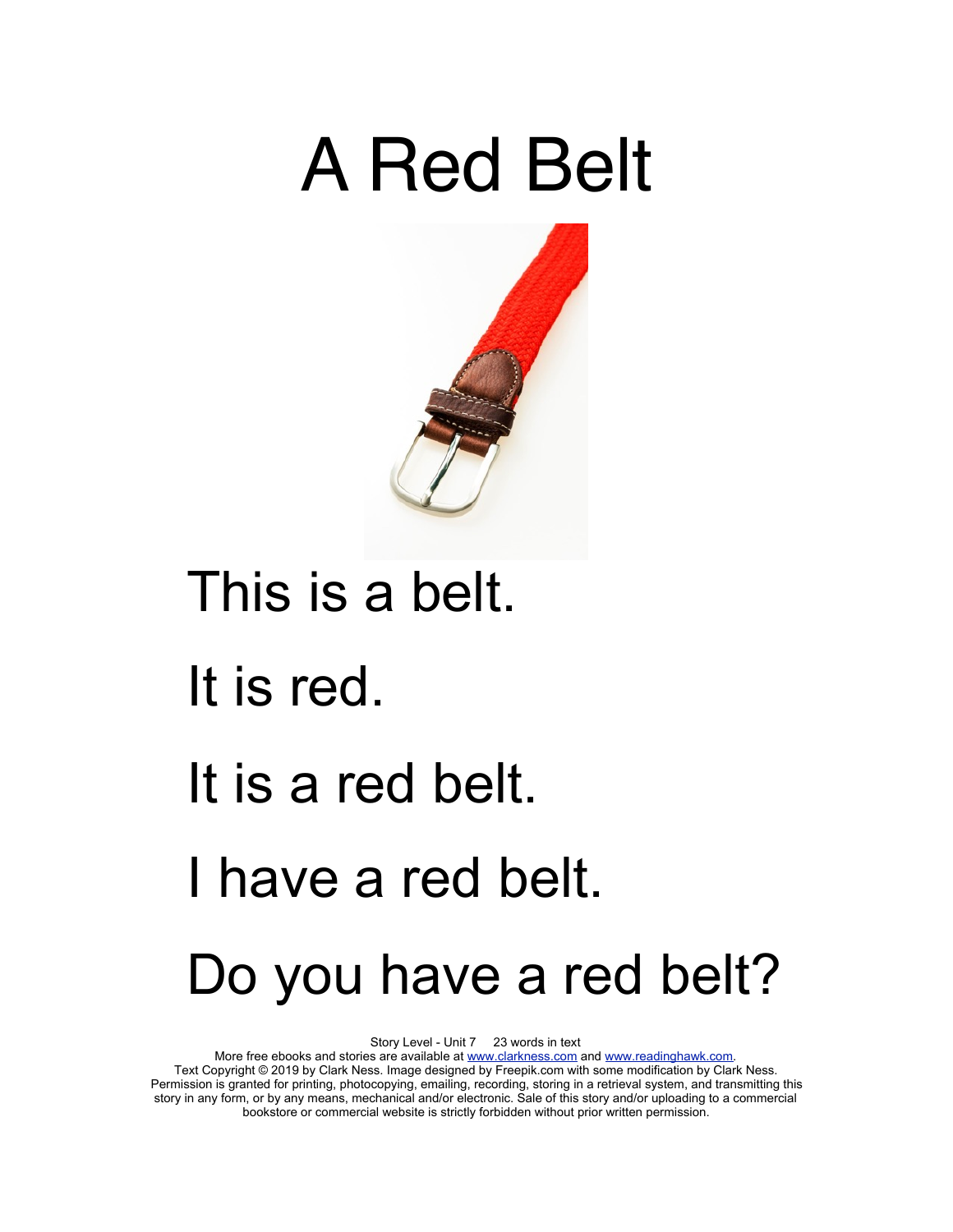## West and His Desk



#### This is West.

#### West is a man.

#### He is at his desk.

### "I can sit at this desk,"

### said West.

Story Level - Unit 7 20 words in text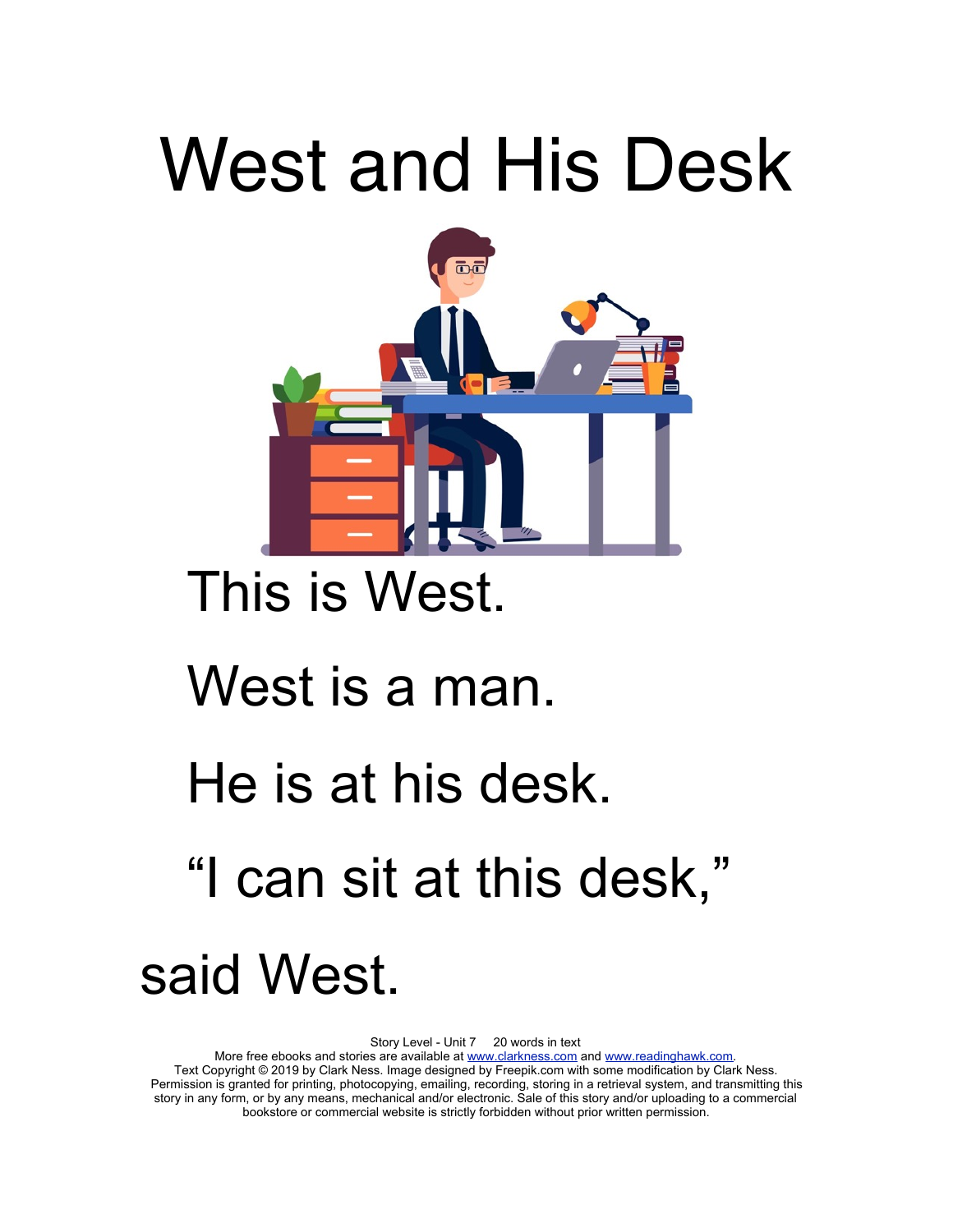

#### This is Peck.

#### Peck is a hen.

# Peck has an egg. Peck can sit on her egg. Peck is a grand hen.

Story Level - Unit 7 22 words in text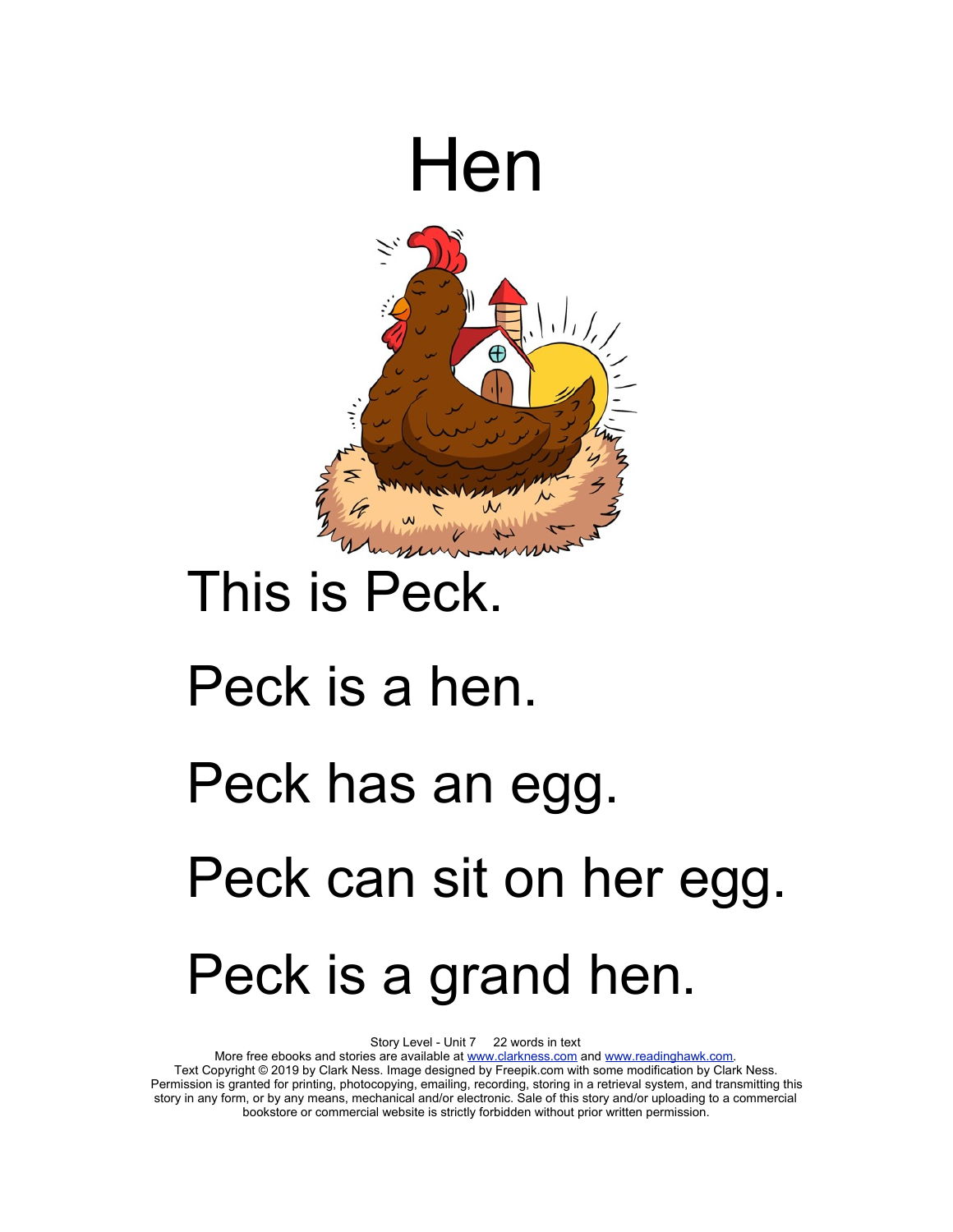### Glen Slept



### This is Glen.

#### Glen slept in his bed.

#### Glen has a rabbit.

### Glen and his rabbit slept in his bed.

Story Level - Unit 7 20 words in text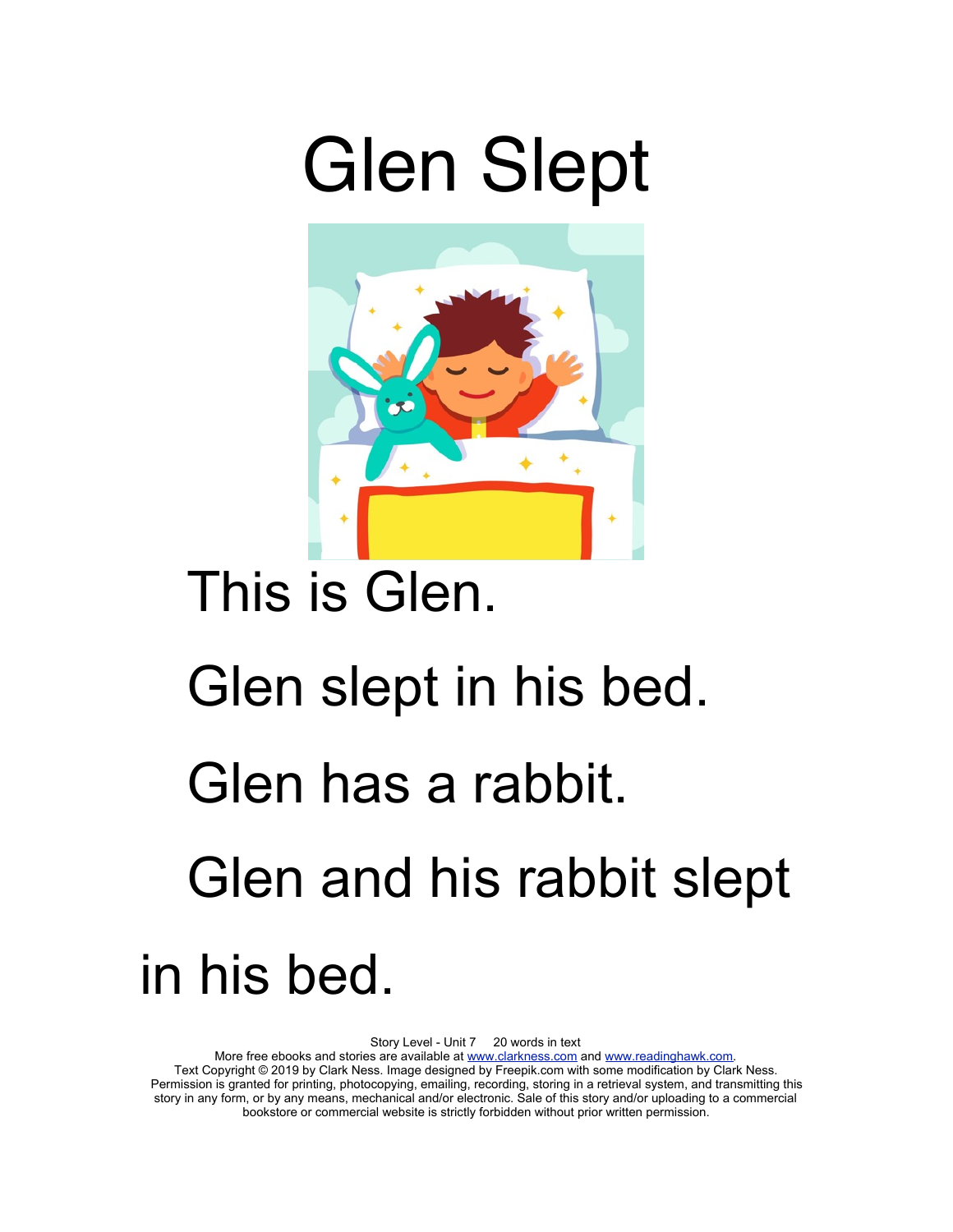## Dot and Tennis



# "I am Dot," said Dot. "I do tennis. Tennis is a blast," she said. "Do you do tennis?" said Dot.

Story Level - Unit 7 20 words in text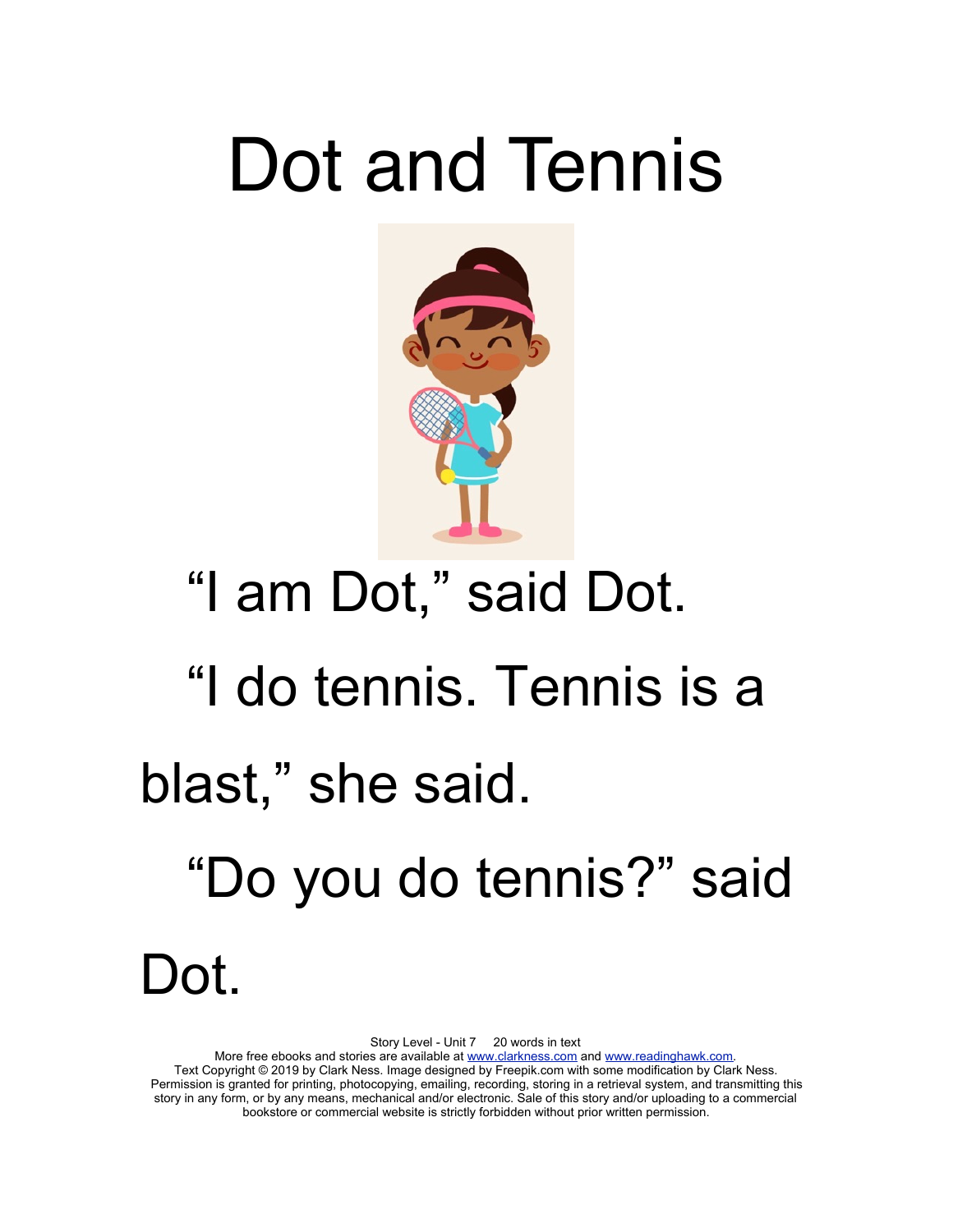

# "I am Trig," said the egg. "I am an egg. I am Trig the egg," said Trig. "I am not a sad egg. I have a grin," said Trig.

Story Level - Unit 7 29 words in text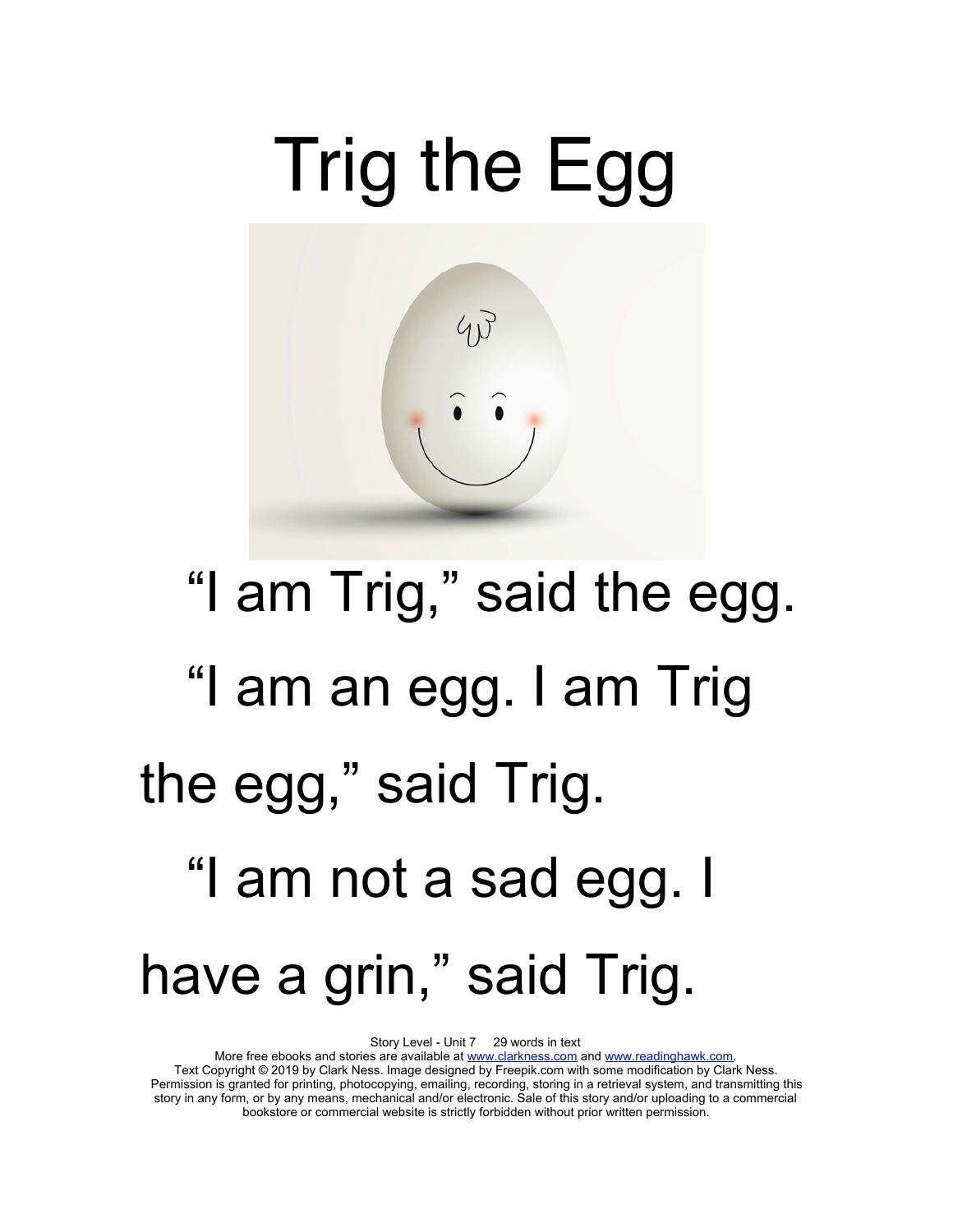

Story Level - Unit 7 28 words in text